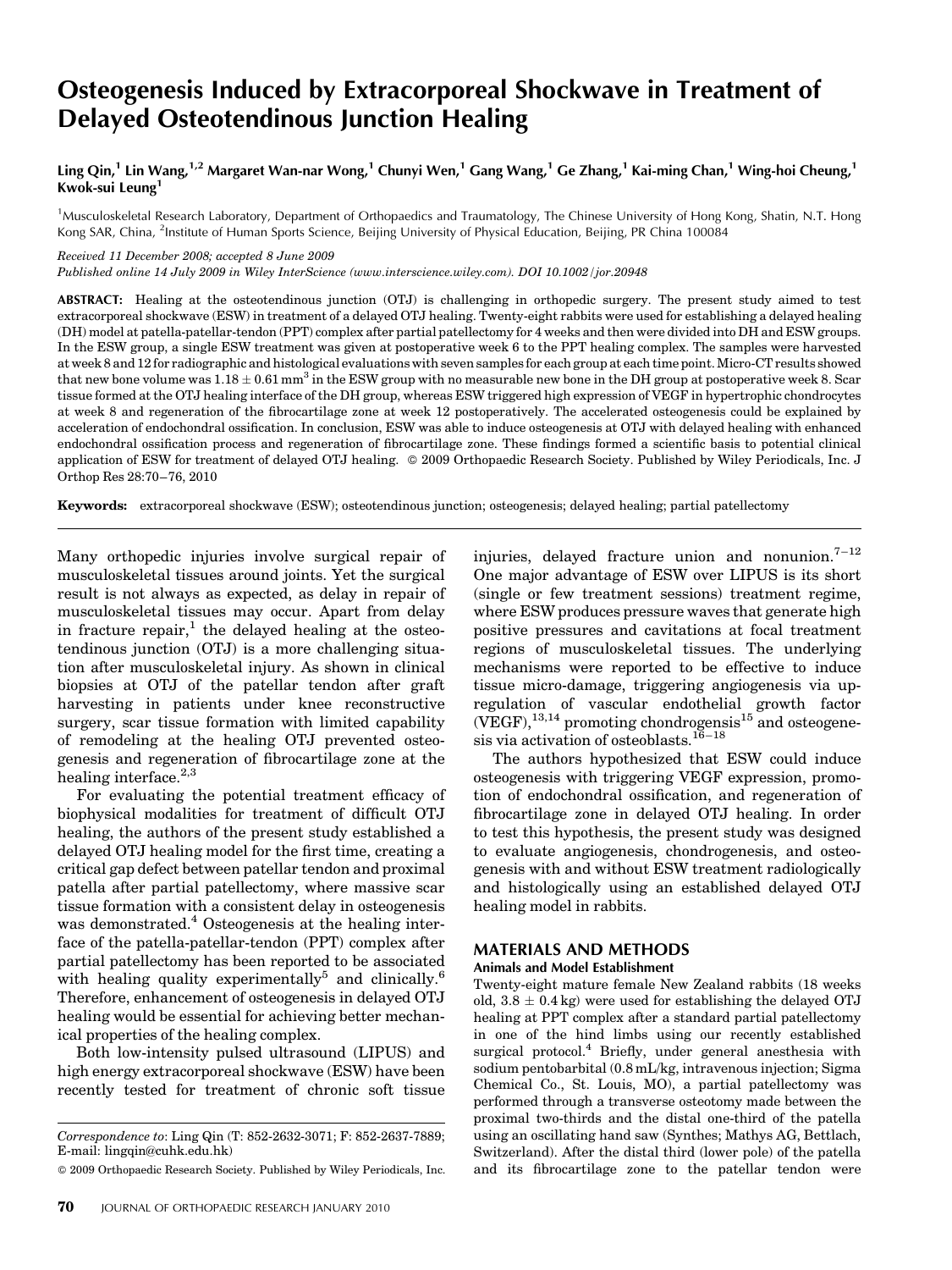removed, two evenly spaced tunnels of 0.8 mm diameter were drilled longitudinally through the remaining proximal patella. Before the patellar tendon was sutured to the proximal patella via the two drilled holes with nonabsorbable suture (3/0 Mersilk; Ethicon Ltd., Edinburgh, UK), a  $3 \times 2 \,\rm{mm}$  rectangular latex sheet at a thickness of  $1 \,\rm{mm}$ (Ansell Medical, Victoria, Australia) was fixed between the remaining proximal patella and patellar tendon. Figure-of-8 tension band wiring (0.4 mm diameter stainless steel wire; Biomet Ltd., Waterton, UK) was applied around the proximal pole of the patella to the tibial tuberosity to protect overstretching of the suture for the junction reattachment before closing the wound. Cast immobilization was performed for the first 4 weeks. The latex slice was then surgically removed from the bone and tendon healing interface at the end of week 4. Animals were allowed free cage activities after surgery. Animal research ethics approval was obtained from the principal investigator's institution (Ref. No. CUHK4765/08). The institute's guidelines for the care and use of laboratory animals were followed.

### ESW Treatment

The animals were quasi-randomized by using serial numbers assigned to the animal, with an odd number for ESW group  $(n = 14)$  and an even number for the delayed healing (DH) group with mock treatment  $(n = 14)$ . Two weeks after removal of the immobilization cast and the interposed shielding sheet, the rabbits in the ESW group were sedated with ketamine (0.25 mL/kg, i.m.) for a single ESW treatment, with ESW delivered to the healing OTJ interface using a shockwave machine (Dornier MedTech Epos, Wessling, Germany). The treatment protocol composed of energy flux  $0.43 \text{ mJ/mm}^2$  at a frequency of 4 Hz for 1,500 impulses, which was determined based on that established for achieving the optimal stimulatory effects for osteogenesis in our previous two in vitro studies.16,17 The ESW was delivered with a laser focus indicator and perpendicular to the healing interface of the proximal patella with knee flexion at  $90^\circ$  (Fig. 1).

#### Sequential Fluorescence Labeling

Sequential fluorescence labeling was used to study dynamic bone remodeling at the PPT healing complex using our established protocol.<sup>19-22</sup> In brief, two fluorescent dyes, xylenol orange (90 mg/kg body weight) and calcein green (10 mg/kg body weight; both from Sigma-Aldrich GmbH), were injected subcutaneously and sequentially into the rabbits of the 8 week group at week 6 and 7 and of the 12 week group at week 10 and 11, postoperatively.



Figure 1. Delayed osteotendinous junction (OTJ) healing model and treatment. (A) Establishment of the delayed OTJ healing model. A latex slice (left arrow) was interposed for shielding the healing taking place at patellar tendon and patella (right arrow) for the first 4 postoperative weeks. (B) A single ESW treatment was given to the osteotendinous reattachment region at week 6 postoperatively.

#### Sampling and Evaluation

Fourteen rabbits of each group were euthanized at postoperative week 8 and 12 ( $n = 7$  for each group and time point). The PPT complex of the operated knee was harvested for subsequent radiological and then histological evaluations.

#### Micro-CT Evaluation

Newly formed bone (NB) was evaluated using a high resolution micro-CT (micro-CT-40; Scanco Medical, Brüttisellen, Switzerland). In brief, the samples were placed with their long axes in the vertical position and immobilized with a foam pad in a cylindrical sample holder. The continuous scans were prescribed perpendicular to the long axis of the PPT complex at an isotropic resolution of 20  $\mu$ m<sup>3</sup>. A total of 250 slices of each sample were scanned. The acquired 3D data set was first convoluted with a 3D Gaussian filter with a width and support equal to 1.2 and 2, respectively. Bone was segmented from the marrow and soft tissue for subsequent analyses using a global thresholding procedure. A threshold equal to or above 210 represented bone tissue; a threshold below 210 represented bone marrow and soft tissue according to our previous published work.<sup>20,22</sup> The region of interest (ROI) of the NB was separated from the pre-existing bone by the osteotomy site at the remaining patella (Fig. 2). Bone mineral density (BMD), tissue volume (TV), and the fraction of bone volume (BV/TV) were measured.

#### Bone Histomorphometry

After micro-CT scanning, the specimens of the PPT complex were cut in half at midsagittal plane. One half was embedded in methylmethacrylate (MMA) without decalcification for fluorescence microscopic examination and the other half was decalcified for morphological evaluation. The MMA specimens



Figure 2. Representative micro-CT reconstruction of new bone delineated by dotted line (arrows) formed at the patella-patellar tendon complex healing interface compared between the delay healing group (DH) and the ESW treatment group (ESW). The newly formed bone of the ESW group at both week 8 (ESW 8) and week 12 (ESW 12) was more than that of the DH group at both week 8 (DH 8W) and week 12 (DH 12W), respectively. The white line overlays the osteotomy bony interface separating the residual proximal patella and the new bone.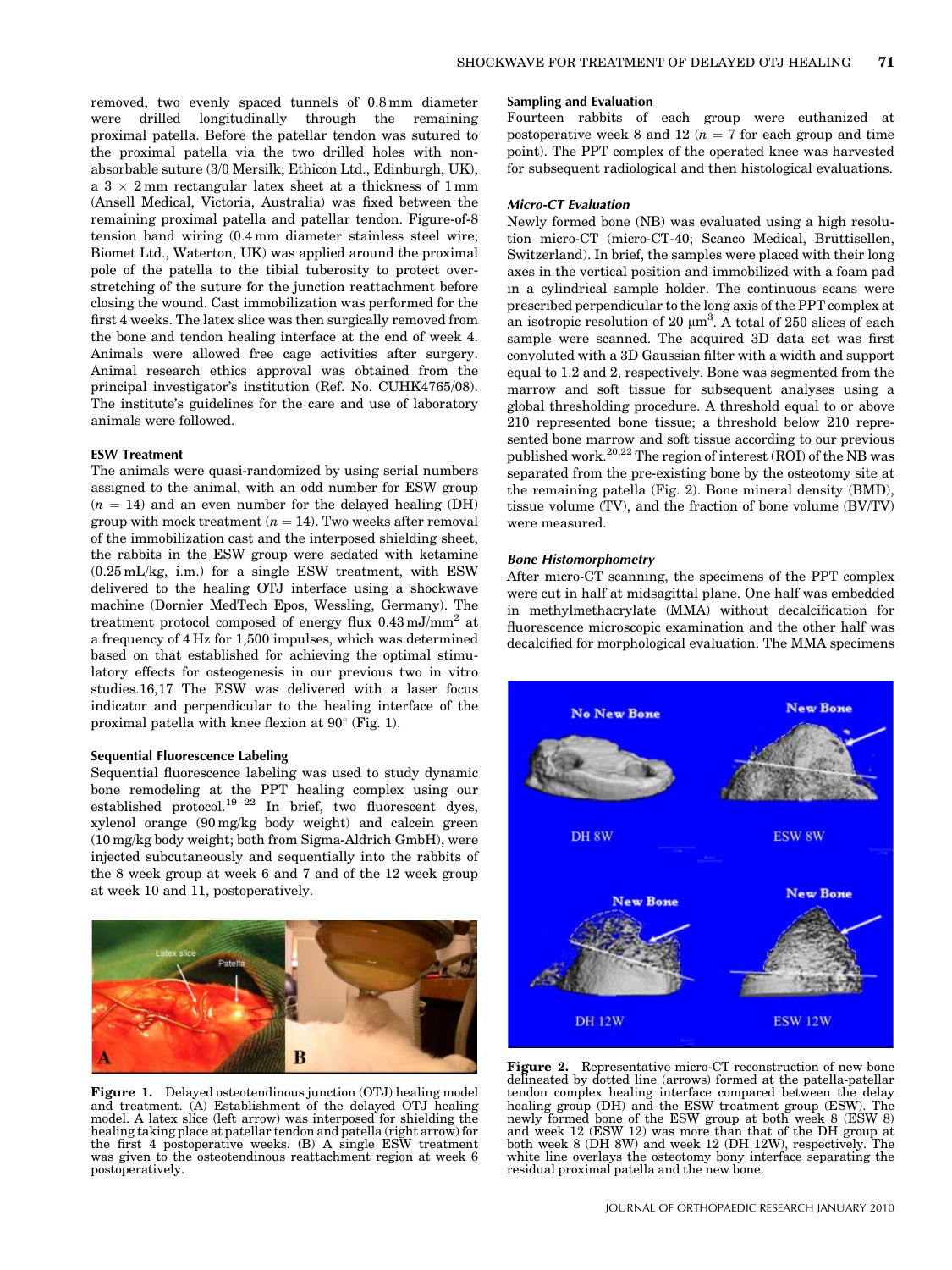were cut sagittally at a thickness of  $200 \mu m$  using a saw microtome (SP 1600; Leica, Germany) and then polished to 80–100 µm by a polisher (RotoPol-21; Struers, Denmark) before digitalization using a fluorescence microscopic system (Leica Q500MC; Leica Cambridge Ltd., Cambridge, UK). The mineral apposition rate (MAR) was measured using MetaMorph Image Analysis System 6.3 (Universal Imaging Corp.; Molecular Devices, Downingtown, PA).

#### Morphological Evaluation

The decalcified specimens were embedded in wax. Sections (7  $\mu$ m thick) were cut along the sagittal plane of the PPT complex and stained with Hematoxylin-Eosin (H&E) for microscopic examination. The cell density of fibrocartilage and fibrous tissue was evaluated respectively; the area of fibrocartilage zone was also measured using an established protocol.<sup>23, $\bar{2}$ 4</sup> The healing quality at OTJ healing interface was graded morphologically using Yamakado's method,<sup>25</sup> with no interface tissue regeneration (score  $= 0$ ), indirect integration with scar tissue (score  $=$  1), direct integration with collagen fiber reconnection ( $score = 2$ ), and regeneration of fibrocartilage zone (score  $= 3$ ).

#### Immunohistochemical Evaluation

The expression of VEGF at the OTJ healing interface was examined via immunohistochemical staining using our established protocol.<sup>23</sup> Briefly, after removal of paraffin and dehydration, consecutive paraffin sections from each sample were quenched with 0.5% hydrogen peroxide for 20 min, and transferred to 10 mmol/L citrate buffer solution (pH 6) and boiled in a microwave (700 W) oven for 1 min. After brief digestion with 0.05% trypsin for 5 min and neutralization with 1% bovine serum albumin in phosphate buffered saline for 20 min, the sections were incubated with primary antibody in a humid chamber at 4° overnight. Mouse monoclonal antihuman VEGF antibodies were used at a dilution of 1:500. Negative stain controls were prepared by omitting the primary antibody. After thorough washing with phosphate buffered saline, the sections were incubated with biotinylated antimouse IgG antibody (DAKO, Glostrup, Denmark). The classic antibody binding complex method was used to amplify the specific binding signal (DAKO). Finally, 3, 3'-diaminobenzidine tetrahydrochloride was used to develop color in the presence of  $H_2O_2$ . The sections were rinsed in distilled water, counterstained in Mayer's Haematoxylin, dehydrated through graded alcohol to xylene, and mounted with p-xylenebis-pyridinium bromide (DPX) (Sigma, Aldrich) coated slides. The light microscopic examinations were then performed. The percentage of VEGF-positive cell number over total cell number was calculated in five rectangular areas (100  $\times$ 100  $\mu$ m<sup>2</sup>) at the OTJ healing interface using an established protocol<sup>23</sup>; the average of these five regions was used for statistical comparison.

#### Statistical Analysis

As new bone formation was not measurable under micro-CT and histological evaluations in DH group at postoperative week 8 (refer to Fig. 2), it was not included for statistical analysis. The comparisons for BMD, TV, BV/TV, and MAR were performed between ESW group of postoperative weeks 8 and 12 and the DH group of postoperative week 12 using independent measures  $t$ -test. The comparisons for histomorphometric data were performed using Mann-Whitney test. The level of significance was set at  $p < 0.05$ . All data analyses

were performed using SPSS 15.0 analysis software (SPSS Inc., Chicago, IL).

## RESULTS

## Micro-CT Evaluation

NB was obvious in the experimental group as compared with no measurable NB of the DH group at postoperative week 8 (Fig. 2). The volume of NB in the ESW group at both week 8 and 12 did not differ from that of DH group at week 12 after surgery. But the fraction of NB of the ESW group at both postoperative week 8 and 12, which was indicated by BV/TV, was significantly higher than that of the DH group at week 12 postoperatively. BMD in the ESW group at both week 8 and 12 was significantly higher than that of the DH group at week 12, postoperatively (Table 1).

#### Sequential Fluorescence Labeling

Under fluorescence microscopic evaluation, NB of the DH group was not evident at week 8 but quantifiable at week 12 after surgery as compared with the obvious NB formation in the ESW group at both week 8 and 12 after surgery (Fig. 3). The MAR of NB in the ESW group at both week 8 and 12 was significantly higher than that of the DH group at week 12 after surgery (Table 1).

#### Morphological Evaluation

In the DH group, there was extensive fibrous tissue formation with a distinct boundary at the initial osteotomy site at postoperative week 8 (Fig. 4A). The fibrous interface was characterized by hypercellularity with cigarlike and round cells, and poor collagen fiber organization and alignment. At postoperative week 12, new bone formation was present at the OTJ healing interface with re-establishment of collagen fiber connection from bone to tendon (Fig. 4C). As shown in Table 1, the cell density of fibrous interface decreased in the ESW group at each healing time point  $(p < 0.05)$ .

After ESW treatment, cartilaginous tissue was present at the OTJ healing interface at postoperative week 8 (Fig. 4B); with healing over time, the tidemark in the regenerated fibrocartilage zone appeared at the OTJ healing interface at postoperative week 12 (Fig. 4D). The chondrocytes, morphologically characterized by round nucleus in lacuna, were embedded in organized and aligned collagen fibers, which were made up of fibrocartilaginous interface. As shown in Table 1, the decrease of fibrocartilage zone and cell density was accompanied by an increase in new bone formation. It was noted that the cell density at the healing interface was significantly lower after ESW treatment as compared with that in the DH group.

The OTJ healing quality of the ESW group at both postoperative week 8 and 12 was significantly better, with regeneration of fibrocartilage zone and direct tendon-to-bone collagen fiber reconnection, than that of the DH group with fibrous interface at the OTJ at postoperative week 12 (Table 1).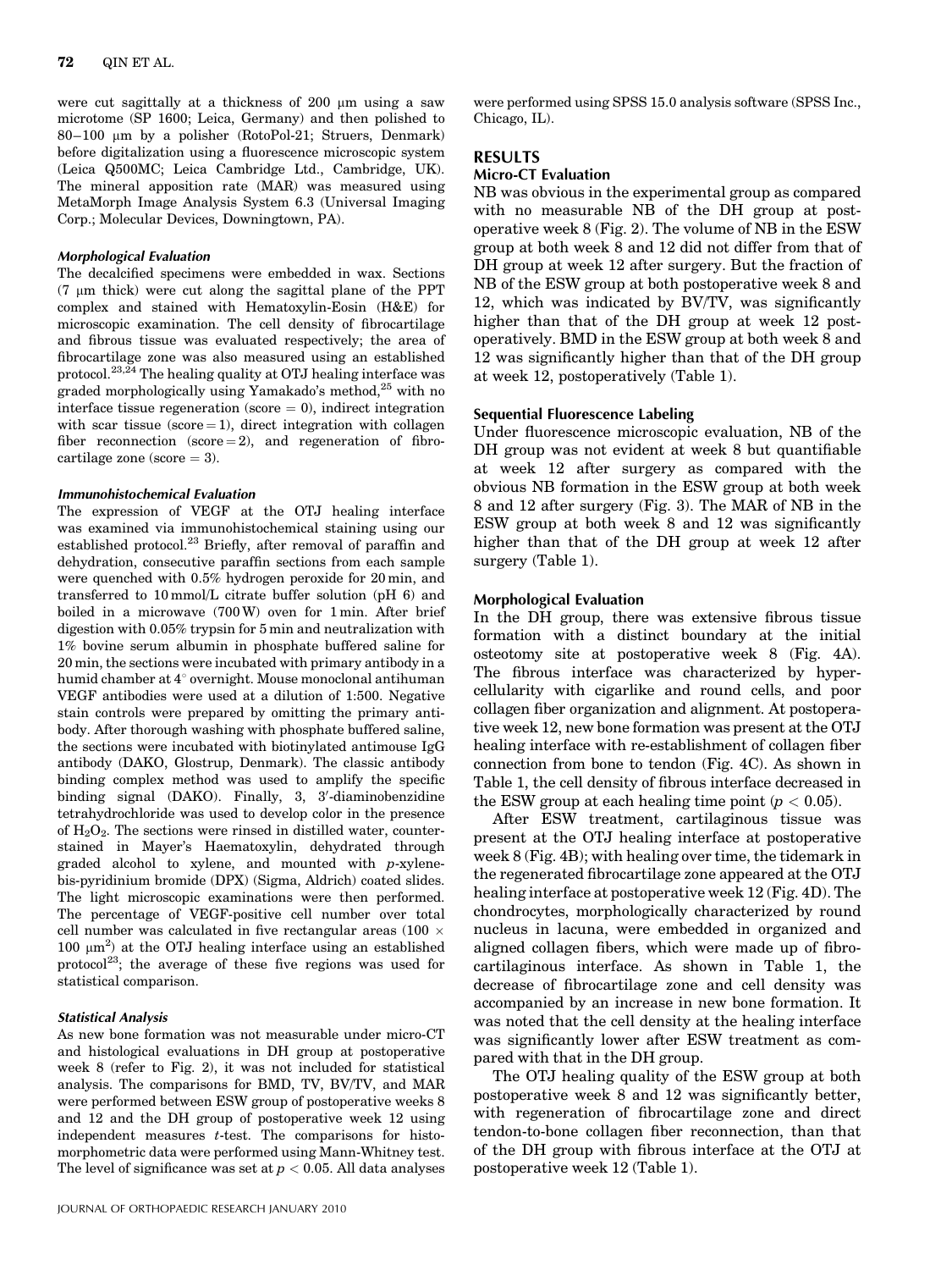|                                                          | Grouping            |                             |                       |                                   |  |  |
|----------------------------------------------------------|---------------------|-----------------------------|-----------------------|-----------------------------------|--|--|
| Healing Characteristics at Osteotendinous Junction       | DH week<br>$8(n=7)$ | ESW week8<br>$(n=7)$        | DH week 12<br>$(n=7)$ | ESW week 12<br>$(n=7)$            |  |  |
| Osteogenesis                                             |                     |                             |                       |                                   |  |  |
| Newly-formed bone mineral density (mg/mm <sup>3</sup> )  |                     | $0.52 \pm 0.18$             | $0.35 + 0.12$         | $0.72 \pm 0.15^*$                 |  |  |
| Newly-formed bone tissue volume (mm <sup>3</sup> )       |                     | $1.18 \pm 0.61$             | $1.61 \pm 0.39$       | $1.95 \pm 1.24*$                  |  |  |
| Newly-formed bone fraction $(\%)$                        |                     | $15.45 \pm 10.86^*$         | $3.51 \pm 2.53$       | $56.54 \pm 30.43^*$               |  |  |
| Mineral appositional rate $((\mu m/week))$               |                     | $1.50 \pm 0.47^{*}$         | $0.94 + 0.27$         | $1.98 \pm 0.75^*$                 |  |  |
| Chondrogenesis                                           |                     |                             |                       |                                   |  |  |
| Area of fibrocartilage zone $(mm^2)$                     | 0                   | $0.32 \pm 0.11^{*}$         | 0                     | $0.23\pm0.09^{\text{\textit{#}}}$ |  |  |
| Cell density of fibrocartilage (number/mm <sup>2</sup> ) | 0                   | $36+5$ <sup>#</sup>         |                       | $22+7$                            |  |  |
| Cell density of fibrous tissue (number/mm <sup>2</sup> ) | $136 \pm 32$        | $78\pm19^{#}$               | $94 + 21$             | $46 + 11$ <sup>#</sup>            |  |  |
| Angiogenesis                                             |                     |                             |                       |                                   |  |  |
| Percentage of VEGF-positive cells                        | $19\pm9\%$          | $48\pm15\%$ $\phantom{1}''$ | $23 \pm 7\%$          | $29\pm13\%$ $^{\#}$               |  |  |
| The score of healing quality: median [range]             | 1 [0,1]             | $2 [2,3]^{\#}$              | 1 [1, 2]              | 3 [2,3] <sup>#</sup>              |  |  |

|  |  |  | Table 1. Comparison of Healing Characteristics at Osteotendinous Junction between DH and ESW Group |  |  |  |  |  |
|--|--|--|----------------------------------------------------------------------------------------------------|--|--|--|--|--|
|--|--|--|----------------------------------------------------------------------------------------------------|--|--|--|--|--|

Note: "/": Newly-formed bone was not measurable under micro-CT at week 8 and it was not included for statistical analysis.

\*Indicated the significance of the comparisons for the newly-formed bone mineral density and volume, and the mineral apposition rate between ESW group of week 8 and 12 and DH group of week 12 using independent-measures t-test. The level of significance was set at

p < 0.05.<br>#Indicated the significance of the comparisons for histomorphometric data between ESW and DH group using Mann-Whitney test The level of significance was set at  $p < 0.05$ .

#### Immunohistochemical Evaluation

In the ESW group, the immunoreactivity of VEGF signals was detected at the OTJ healing interface, which was highly expressed in hypertrophic chondrocytes in



Figure 3. Representative micrographs show dynamic process of new bone formation at patella-patellar tendon complex healing interface compared between the delay healing group (DH) and ESW treatment group (ESW). The green and red labeling indicated mineral deposition of newly formed bone at weeks 6 and 7 of the week 8 (8W) groups and at weeks 10 and 11 of the week 12 (12W) groups. Massive mineral apposition of newly formed bone (arrow) above the osteotomy line of the patella (white dotted line) in the ESW group was shown at postoperative weeks 8 and 12. In contrast, the newly formed bone in the DH group was not obvious at postoperative week 8 but then became intense at week 12 in the DH group. Original magnification: 16 $\times$ .

the ESW group at postoperative week 8. The percentage of VEGF-positive cells decreased with healing over time, with maturation of healing interface tissue at OTJ at week 12 in the EWS group. The percentage of VEGF-positive cells was significantly higher after ESW treatment as compared with the DH group at both week



Figure 4. Representative histological features shown at the patella-patellar tendon complex healing interface compared between the delay healing groups (DH) and ESW treatment groups (ESW). (A,C) In the DH group, scar tissue formed at the healing interface with a distinct boundary between bone and tendon at the initial osteotomy site (arrow with dotted line) at postoperative week 8. The boundary became obscure, filling up with fibrous tissue with bealing over time. (B,D) In the ESW group, transient fibrocartilage formation (arrow) was present at week 8 after surgery while the regeneration of fibrocartilage zone (black arrow) with tide mark formation (dotted line) and direct collagen fiber connection from bone to tendon (triangle) was found at week 12 in the ESW group. Magnification: 100 $\times$ .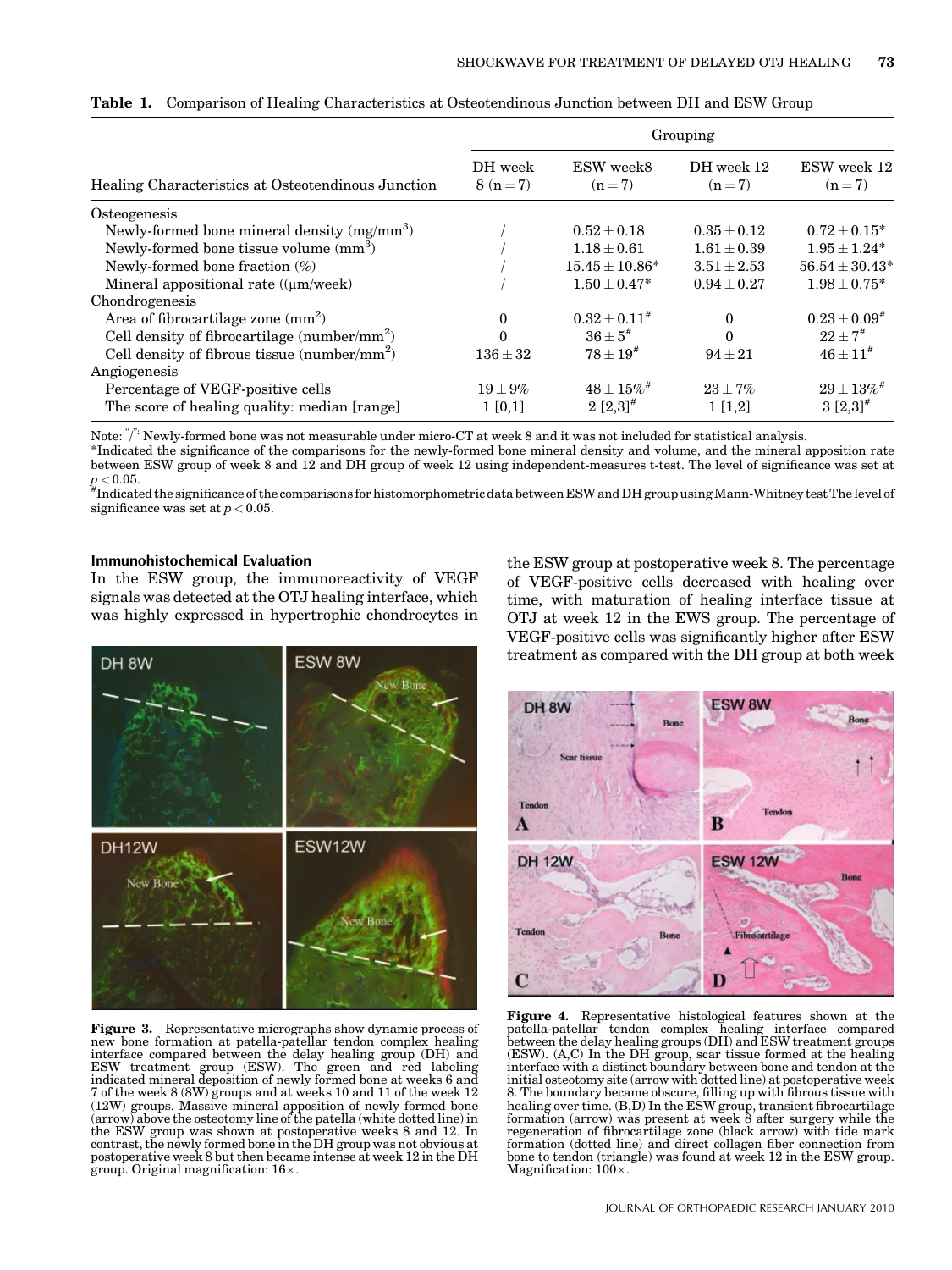

Figure 5. Representative histology of VEGF immunoreactivity at the patella-patellar tendon healing interface at both low (dotted circle) and high (box on the upper-right corner) magnifications compared between the delay healing groups (DH) and ESW treatment groups (ESW). (A,C) VEGF expression was low in the DH group at postoperative week 8 (A), but it was elevated at week 12, as detected in osteoblasts on the bone surface. (B,D) In contrast, the VEGF immunoreactivity of the ESW groups was evident in hypertrophic chondrocytes at the OTJ healing interface at week 8 and faded at week 12 after partial patellectomy (D). Low magnification: 50 $\times$ . High magnification: 400 $\times$ .

8 and 12  $(p < 0.05$  for both). In the DH group, VEGF expression was low at week 8 and slightly elevated at week 12 after surgery, which was expressed in osteoblasts lining along the bone surfaces at the healing interface of the healing OTJ (Fig. 5, Table 1).

## **DISCUSSION**

The main findings of the present experimental study confirmed our study hypothesis that ESW could effectively induce osteogenesis for treatment of delayed healing at OTJ in an established delayed OTJ healing model in rabbits. The new bone volume formed at the healing junction was utilized as the end-point for evaluation of treatment efficacy and repair quality,<sup>5</sup> as more new bone formed at the OTJ healing interface was proven to be associated with better healing quality in terms of tensile strength of the PPT healing complex.<sup>5,26</sup> The significantly enhanced osteogenesis in terms of new bone volume after a single ESW treatment regime revealed treatment efficacy for a delayed OTJ repair. In the present study, better healing quality was found after ESW treatment with regeneration of fibrocartilage zone at OTJ as compared with fibrous tissue in the DH group.

ESW accelerated the rate of OTJ healing as well as the improvement of healing quality. NB of the ESW group was present at postoperative week 8 whereas that of the DH group was noted after postoperative week 12. It was consistent with our fluorescence microscopic findings that the mineral apposition rate was increased after ESW treatment at both postoperative week 8 and 12 as compared with that of the DH group. The NB volume measured by micro-CT was still higher in the ESW group as compared with the DH group at postoperative week 12. However, such a difference did not reach statistical significance level due to a rather large variation in the ESW group. The possible explanations were the variations in the responses of the healing tissues to the ESW stimuli and the postoperative cage activities of animals.

The process of new bone formation induced by ESW treatment resembled endochondral ossification. The experimental studies of others and ours suggest that the immediate effect of ESW is micro-damage to the



Figure 6. Representative histology showing the changes of tendon next to the healing OTJ in both delayed healing group (DH) (A,B) and ESW treatment group (ESW) (C,D) with healing over time. As compared with the DH group, the cell density of the healing tendon was significantly lower in the ESW treatment group at both postoperative weeks 8 (C) and 12 (D), suggesting advanced remodeling of the tendon matrix as compared with DH group. The change in cell morphology from round to spindle shaped also suggested the improved tendon func-tion in the ESW group from week 8 (C) to week  $12 \overline{)}$  samples (D) as compared with the DH group of the same healing time points. H&E staining. Magnifications:  $200\times$ .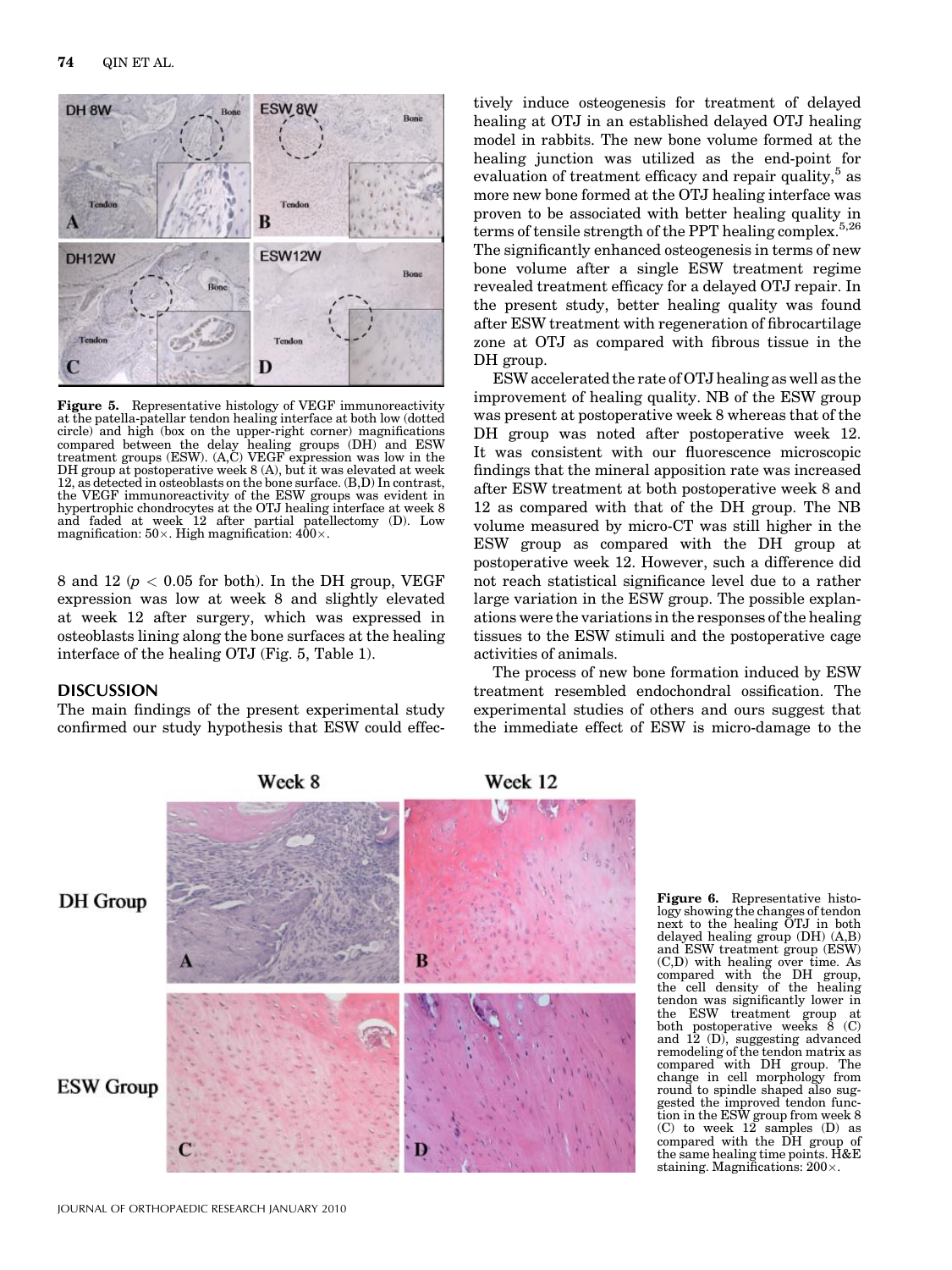cells,  $16,17$  which subsequently triggers the up-regulation of the related extracellular cytokines and growth factors such as VEGF, BMP, and TGF- $\beta$ .<sup>14,15</sup> VEGF is not only essential for angiogenesis, but it is also involved in endochondral ossification.27 As shown in the present study, VEGF is highly expressed in the hypertrophic chondrocytes, which are reported to be able to regulate the invasion of new blood vessels from the perichondrium and then subsequent degradation of the cartilage matrix. $28,29$  This is supported by the findings of the present study, which showed a decrease in the area of fibrocartilage zone and chondrocyte cell density. Other growth factors such as BMPs would also be influenced by ESW stimuli that are directly responsible for osteogenesis, apart from a upregulated VEGF expression level found in the present study. It is known that the postnatal development process of OTJ also resembles endochondral ossification.30 In the present study, ESW treatment was helpful for triggering the biological process towards restoration of the fibrocartilage zone in the delayed OTJ healing condition.

The stimulatory effect of ESW on a delayed OTJ repair was stage dependent with healing over time. In the early stage after ESW treatment, the cell density at the OTJ healing interface was significantly lower than that in the DH group, suggesting an advanced stage of tendon remodeling accompanied by a decrease in tendon cell numbers.<sup>16,17</sup> ESW also triggered high VEGF expression in hypertrophic chondrocytes at the healing interface of OTJ. With the attenuation of VEGF immunoreactivity, the osteogenic effect of ESW emerged at postoperative week 12, showing an increase in the fraction of mineralized tissue from 15.45 to 56.54%. Our recent in vitro studies also revealed that ESW exerted its destructive effect in early stage and stimulatory effect in late stage.<sup>16,17</sup> In the present study, ESW treatment was applied at postoperative week 6, instead of immediately after surgery or at postoperative week 4 after removal of the shielding. The findings in the present study only showed the beneficial effect of ESW treatment on a delayed healing at OTJ, but did not provide information on the optimal timing and dosage for the administration of ESW treatment. These issues need further investigation.

As compared with LIPUS, which requires daily treatment of 20 min and a few weeks to achieve treatment effects, only two to three treatments would be required for ESW, such as in the present study. This is more convenient and clinically applicable than daily treatment using LIPUS.<sup>31,32</sup> Our recent in vitro and in vivo studies demonstrated that LIPUS exerted its beneficial effect only at an early stage of tissue healing.<sup>17,33</sup> As ESW can be focalized onto the tissues sitting deep in the body, the expected beneficial effects to be generated from this study might also be generalized for treatment of delayed OTJ repair in other subcutaneous regions, such as hand, foot, ankle (e.g., Achilles-Calcanus), and shoulder (e.g., rotator cuff) in orthopedics.

There are a few limitations in the present study. As an outcome study, we were not able to delineate the underlying biological mechanisms of regeneration of bone-interface fibrocartilage zone and whether osteogenesis was from the bone marrow of the residual proximal patella or from the scar tissues formed at the OTJ healing interface after removal of distal patella after partial patellectomy, or from systemic circulating mesenchymal stem cells. Also, the optimal timing and dosage of ESW treatment were not determined in this study, but will be the subject of future studies. And finally, the histological evaluations were not conducted in a blinded fashion as the investigators of this study were also engaged in ESW intervention and subsequent radiographic monitoring of PPT interface healing, where we observed a statistically significant amount of new bone formation in the ESW group.

In conclusion, the findings of our experimental study suggested that ESW is a convenient and potential biophysical intervention for treatment of delayed OTJ healing, which we demonstrated radiologically and histologically. The potential clinical applications of ESW for treatment of complicated OTJ repair need further support of both experimental data and clinical evidence.

#### ACKNOWLEDGMENTS

This study was supported by the Research Grants Council of the Hong Kong Special Administrative Regions (Ref. CUHK4765/08). Histological preparations were made with the help of Miss Xiaohong Yang.

#### REFERENCE

- 1. Green E, Lubahn JD, Evans J. 2005. Risk factors, treatment, and outcomes associated with nonunion of the midshaft humerus fracture. J Surg Orthop Adv 14:64–72.
- 2. Liu SH, Hang DW, Gentili A, et al. 1996. MRI and morphology of the insertion of the patellar tendon after graft harvesting. J Bone Joint Surg Br 78:823–826.
- 3. Sanchis-Alfonso V, Subias-Lopez A, Monteagudo-Castro C, et al. 1999. Healing of the patellar tendon donor defect created after central-third patellar tendon autograft harvest. A longterm histological evaluation in the lamb model. Knee Surg Sports Traumatol Arthrosc 7:340–348.
- 4. Wang L, Qin L, Cheung WH, et al. 2008. A Delayed Bone-Tendon Junction Healing Model Established for Potential Treatment of Related Sports Injuries. Br J Sports Med (in press).
- 5. Wang L, Lu HB, Cheung WH, et al. 2006. New bone formation and its size predicts the repair at patellapatellar tendon healing complex in rabbits. J Med Biomech 21:291–297.
- 6. Saltzman CL, Goulet JA, McClellan RT, et al. 1990. Results of treatment of displaced patellar fractures by partial patellectomy. J Bone Joint Surg Am 72:1279–1285.
- 7. Bara T, Synder M. 2007. Nine-years experience with the use of shock waves for treatment of bone union disturbances. Orthop Traumatol Rehabil 9:254–258.
- 8. Gebauer D, Mayr E, Orthner E, et al. 2005. Low-intensity pulsed ultrasound: effects on nonunions. Ultrasound Med Biol 31:1391–1402.
- 9. Schaden W, Fischer A, Sailler A. 2001. Extracorporeal shock wave therapy of nonunion or delayed osseous union. Clin Orthop Relat Res 387:90–94.